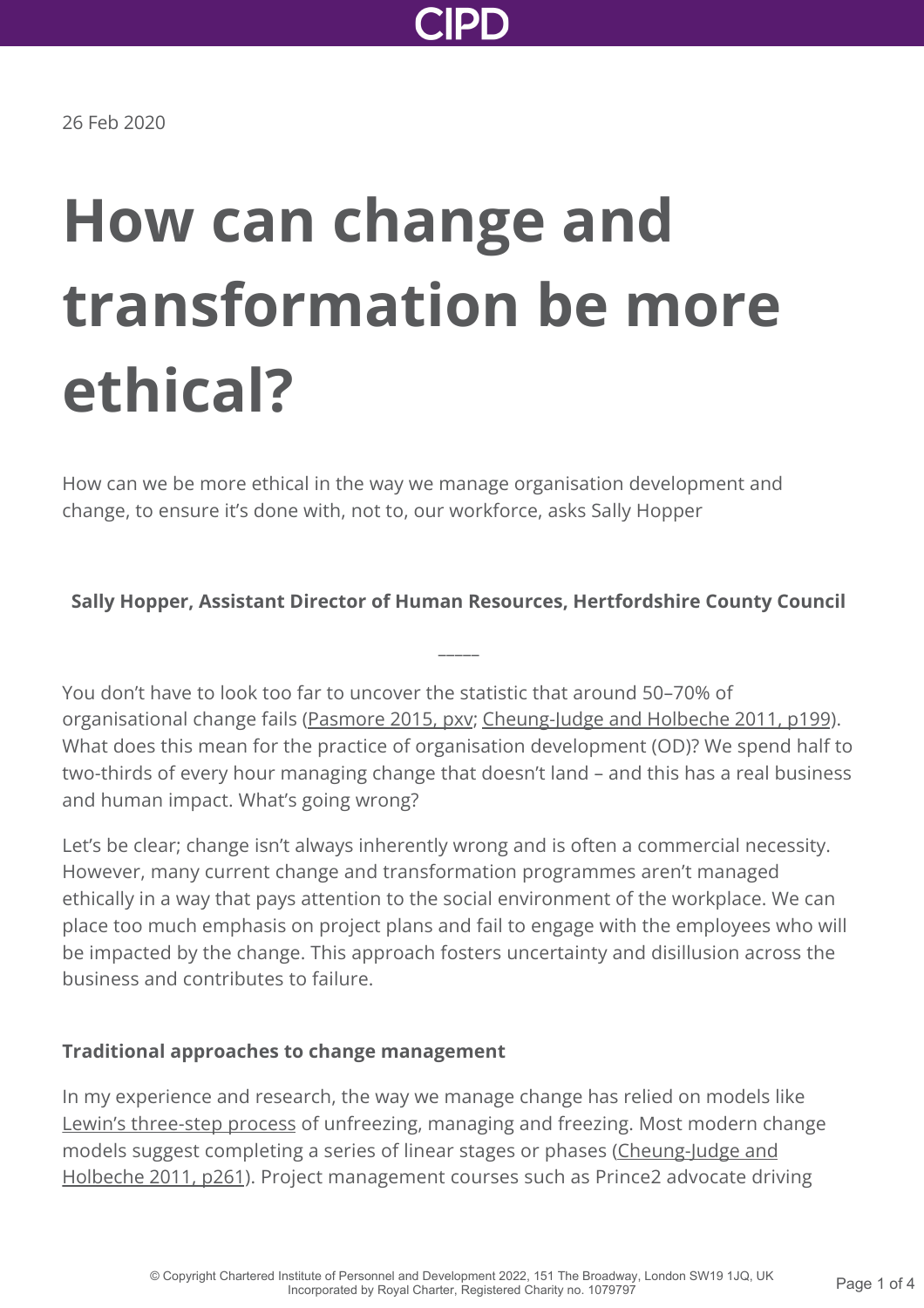

change within a controlled environment.

Two words stand out: 'linear' and 'controlled'. The harsh reality I have learnt during my career and academic research is that the working environment is far from linear or controlled. It is incredibly unpredictable.

To think otherwise loses sight of the power relations and politics that exist within our everyday social interactions at work. In other words, transformation is not linear at all. Often, senior leaders direct what change needs to happen, detached from the reality on the ground. Not only are there power relations at play between senior leaders and employees, but also between senior leaders and those managing the change.

# **Change in practice**

To manage change there is a tendency to begin by crafting a plan with key milestones, plotting the various stages of the project. In one such project, we produced something of a work of art complete with colour-coded red, amber and green indicators to help us see at a glance the project's progress and manage the risk. The process of producing a project plan was a ritual, giving a sense of control.

Then came the big day when the senior leader announced the change to the workforce. Upon hearing the plan, employees started to talk about and challenge it, and things appeared less clear. The staff affected by the change were left displaced and unsure. As the cracks began to show, nobody wanted to tell the senior leader that we didn't ask the right critical questions, engage with employees, or plan for the human side of change.

Then we entered change overdrive. We optimistically tried to smooth things over and save face rather than admit that we hadn't anticipated this reaction or appreciated the power relations at play. Our carefully constructed project plan made no mention of how to manage the expectations of those impacted by the change. Colleagues started to disassociate themselves from the change and played down uncertainty. The prevalence of those power relations was heightened. Challenging the change was incredibly tricky.

Of course it's necessary to create positive messages about change, but it's also essential to respond to negative feedback and allow constructive challenge. Instead, we continued with the programme as planned and positioned it in a positive light. We developed what [Alvesson and Spicer \(2016\)](https://www.amazon.co.uk/Stupidity-Paradox-Power-Pitfalls-Functional/dp/1781255415) refer to as organisational amnesia, where we only seek positive news about change.

## **Thinking critically about change**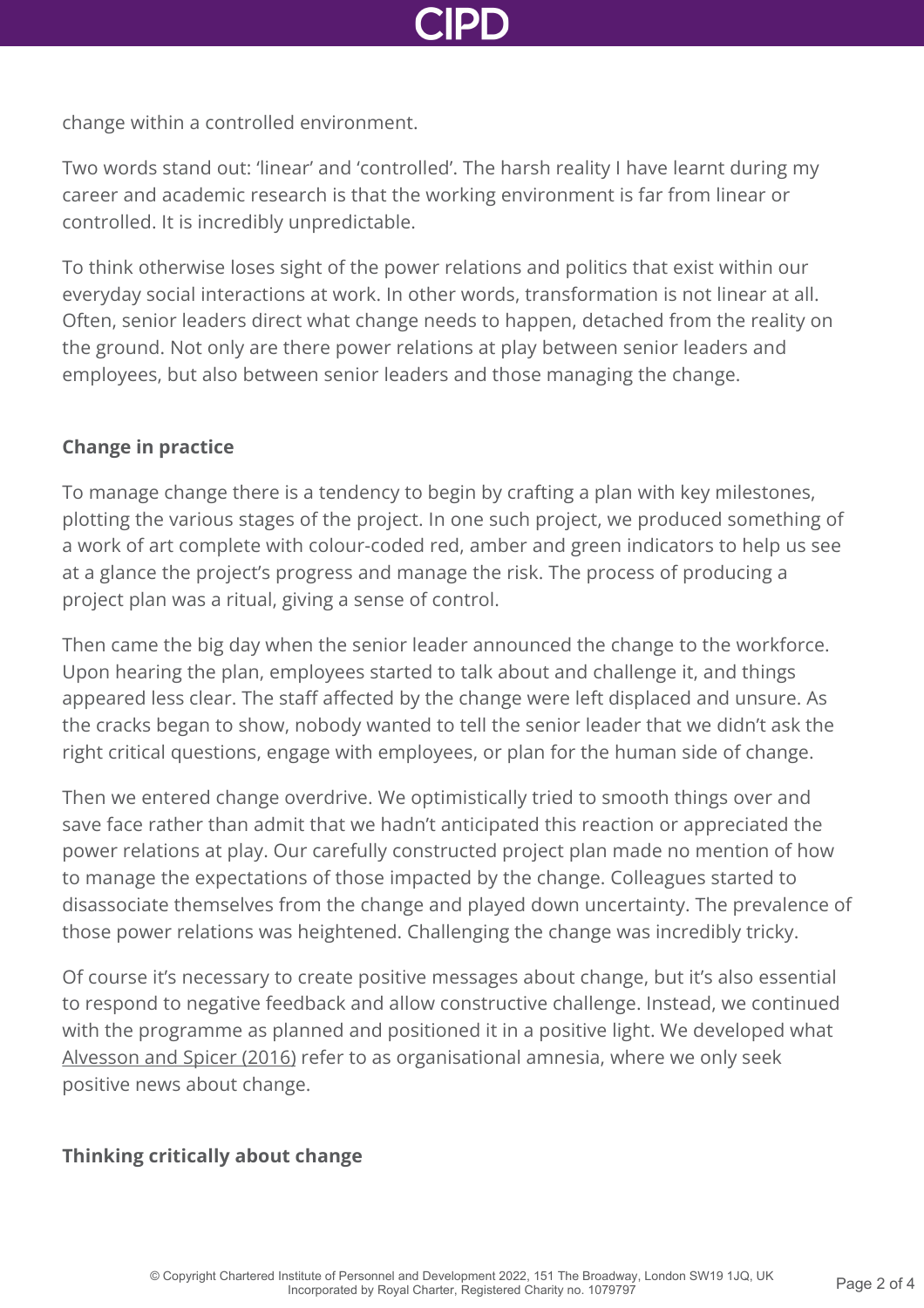

The next change programme I led left room for iteration. I reflected upon previous experiences and didn't leap into relying on a project plan or seek to control the outcome. Instead, I walked the floor and ensured my team and I spent time with employees. We encouraged managers to talk openly to their staff about the change. These upfront discussions provided rich pickings. We started to think more critically about what change meant for us, why it was necessary and what we were trying to achieve.

From this we gained a more ethical and humane understanding of the people the change would affect. The transformation became part of the employees' everyday interactions rather than an abstract 'thing' controlled elsewhere. The change required less of a hard sell to the workforce as they became engaged with it in a meaningful way.

These two contrasting approaches teach us some valuable lessons. Managing change in a linear and controlled way leaves little room for iteration and engagement. If we don't pay attention to what is going on in the everyday lives and interactions of colleagues, effective change is unlikely to land.

We need to recognise this and adjust our approaches. Otherwise, change becomes unethical. If we don't consider the impact of transformation in the short and long term we create uncertainty for the workforce.

Real, rather than superficial, engagement is also vital. You may have identified your key stakeholders but beyond identifying them, have you spoken to them and allowed space to think and interact in an open and uncontrolled environment? Authentic engagement encourages dialogue around what the change will mean for the people affected by it. Otherwise, we consign people to a faceless list of key stakeholders.

## **Creating ethical transformation**

How do we change the rate of failure around change? First, we need to consider the part we play in this failure. We often depend on a plan and various theoretical linear models to manage change, all of which temporarily bring about a level of certainty. Yet, in reality, our social workplace environments don't fit these models. Ignoring this and 'sticking to the plan' makes change unsustainable and ineffective. It creates unnecessary stress and uncertainty for employees. In turn, this impacts employee well-being and limits the workforce's engagement with the change.

Second, we need to measure the human impact and use this to evaluate how we manage change. It is not easy to measure the social consequences of change, but this is something we must focus on as people professionals.

Finally, we need to think critically about change. Often, we operate on directives from